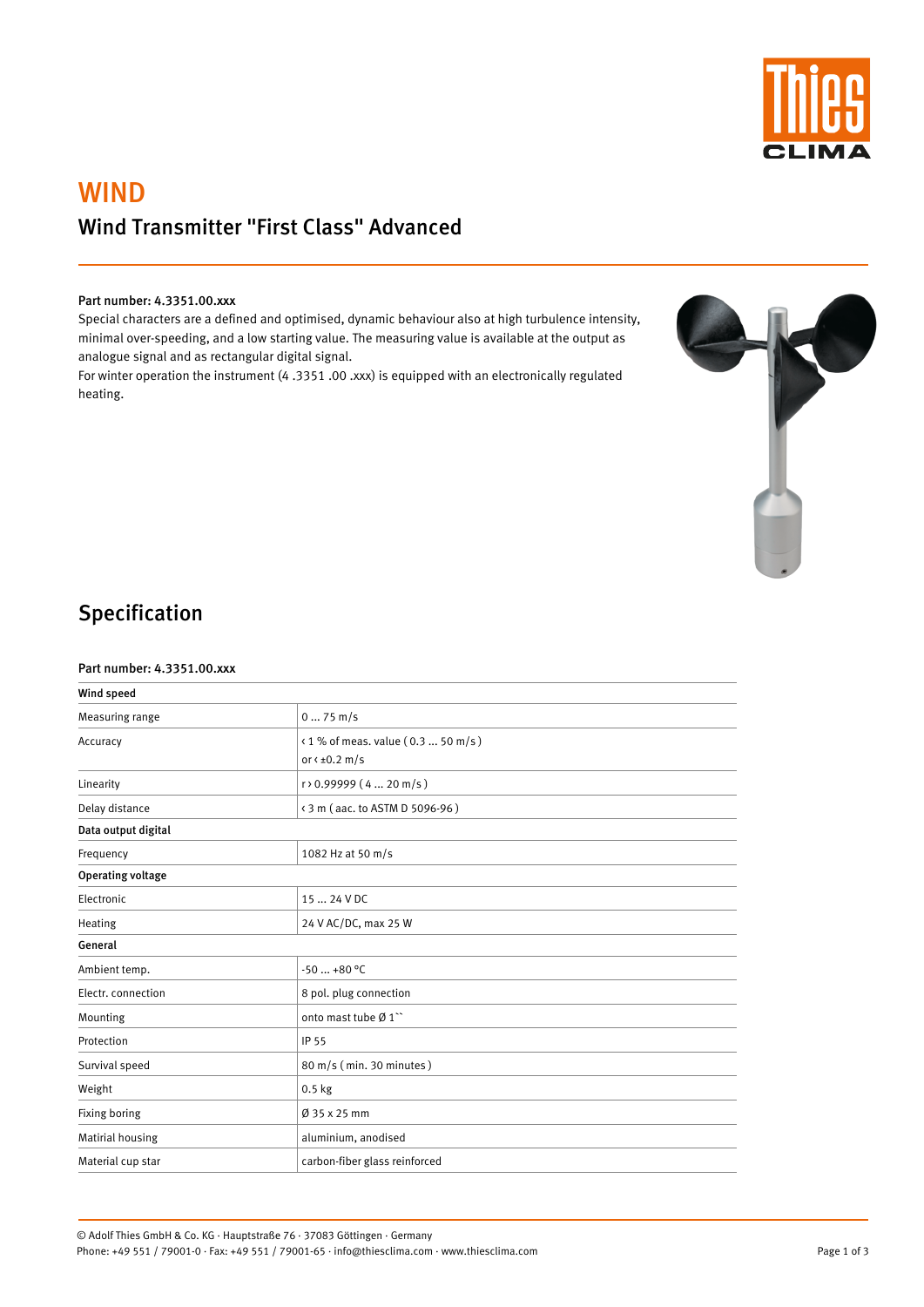

### Versions

| As per 4.3351.00.xxx, but:   |                                    |  |
|------------------------------|------------------------------------|--|
| Product number 4.3351.00.140 |                                    |  |
| Data output digital          |                                    |  |
| Sink Output                  | 1  250 mA                          |  |
| Source Output                | 1  100 mA                          |  |
| Data output analog           |                                    |  |
| Wind speed                   | $0 \dots 20$ mA $(0 \dots 75$ m/s) |  |
| Product number 4.3351.00.141 |                                    |  |
| Data output digital          |                                    |  |
| Sink Output                  | 1  250 mA                          |  |
| Source Output                | 1  100 mA                          |  |
| Data output analog           |                                    |  |
| Wind speed                   | $420$ mA $(075$ m/s)               |  |
| Product number 4.3351.00.161 |                                    |  |
| Data output digital          |                                    |  |
| Sink Output                  | 1  250 mA                          |  |
| Source Output                | 1  100 mA                          |  |
| Data output analog           |                                    |  |
| Wind speed                   | $0 \dots 10 V (0 \dots 75 m/s)$    |  |
| Product number 4.3351.00.173 |                                    |  |
| Data output digital          |                                    |  |
| Sink Output                  | 1  250 mA                          |  |
| Source Output                | 1  100 mA                          |  |
| Data output analog           |                                    |  |
| Wind speed                   | 05V(075m/s)                        |  |
|                              |                                    |  |

## Accessories

| Produc | Product name | Brief description |
|--------|--------------|-------------------|
|--------|--------------|-------------------|

© Adolf Thies GmbH & Co. KG · Hauptstraße 76 · 37083 Göttingen · Germany Phone: +49 551 / 79001-0 · Fax: +49 551 / 79001-65 · info@thiesclima.com · www.thiesclima.com